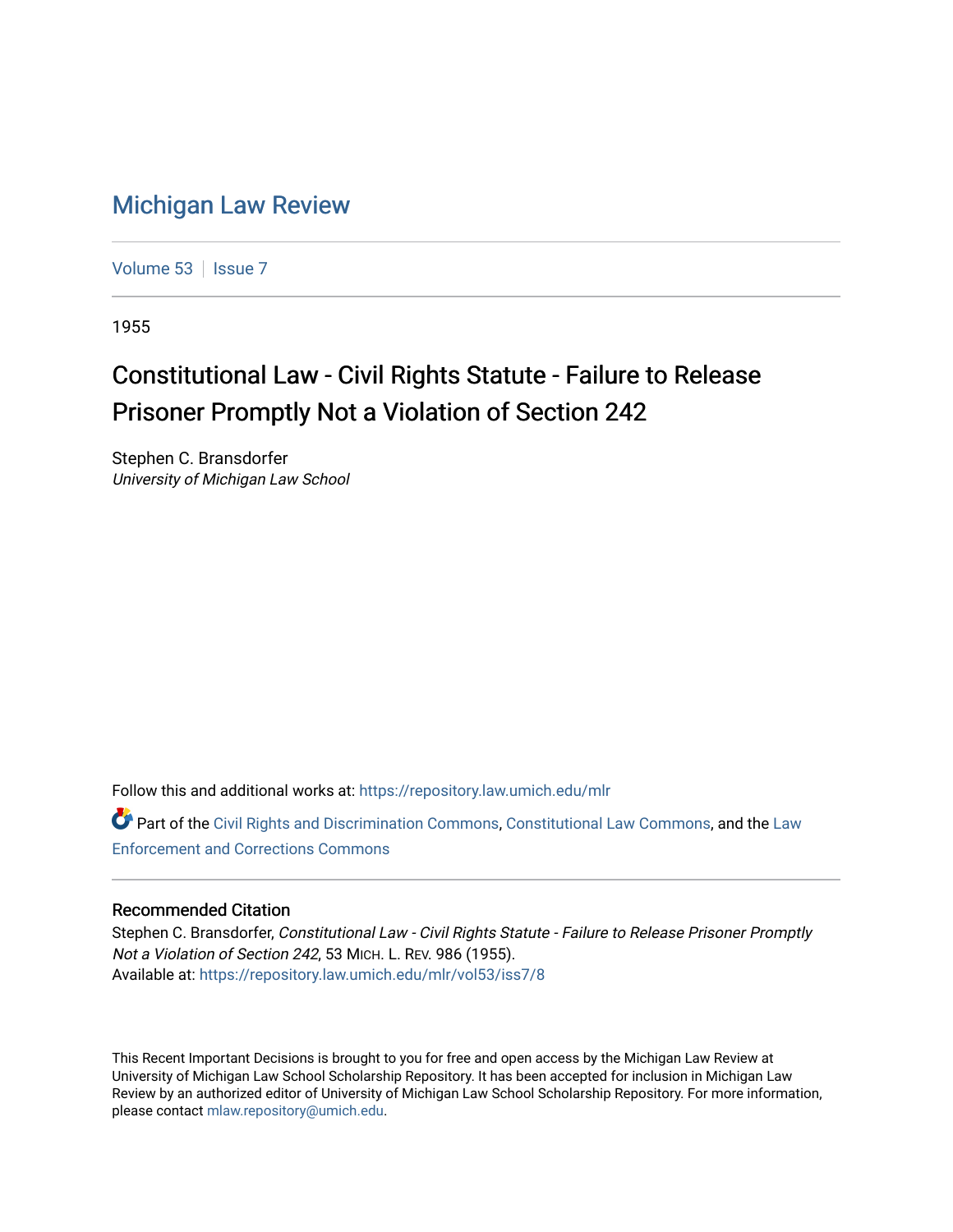CONSTITUTIONAL LAW-CIVIL RIGHTS STATUTE-FAILURE TO RELEASE PRISONER PROMPTLY NOT A VIOLATION OF SECTION 242-A Florida state attorney was charged with violation of the Federal Civil Rights Statute<sup>1</sup> for failure to apply for release of a Negro prisoner held nineteen months without charge. The prisoner had been held on request of the state attorney for further prosecution or use as a witness after a verdict had been directed in the prisoner's favor in a prior murder trial. Neither the prisoner nor defense counsel petitioned for release. The United States District Court dismissed the indictment. On appeal, *held,* affirmed. No duty existed on the part of the Florida state attorney to make application for release of the prisoner; thus the failure to procure release did not subject defendant to prosecution under the civil rights statute. *United States v. Hunter,* (5th Cir. 1954) 214 F. (2d) 356, cert. den. 348 U.S. 888, 75 S. Ct. 208 (1954).

Section 242 is one of the two federal civil rights statutes, imposing criminal sanctions, which have survived post-Civil War legislation.<sup>2</sup> It was declared constitutional in the landmark case of *Screws v. United* States.3 The majority in that case, inter alia, declared the act not void for vagueness by interpreting the words "willfully to deprive," to mean an intentional deprivation of a specific federal right made definite by prior decision or rule of law.<sup>4</sup> Failure to instruct the jury properly on this explicit meaning of "willfully to deprive" will invalidate a conviction.5 This interpretation has been followed in cases primarily involving affirmative acts of police brutality.6 In the principal case, however, the question is whether the statute may be extended to cover acts of official omission while nevertheless remaining within the narrow confines of the Screws case interpretation. That a deprivation of equal protection can result from state omissions has been long recognized.<sup>7</sup> Failure of police officials to protect prisoners<sup>8</sup> or to protect religious minority members from mob action9 has resulted in convictions

1 62 Stat. L. 696 (1948), 18 U.S.C. (1952) §242: "Whoever, under color of any law, statute, ordinance, regulation, or custom, willfully subjects any inhabitant of any State, Territory, or District to the deprivation of any rights, privileges, or immunities secured or protected by the Constitution or laws of the United States, or to different punishments, pains, or penalties, on account of such inhabitant being an alien, or by reason of his color, or race, than are prescribed for the punishment of citizens, shall be £ned not more than \$1,000 or imprisoned not more than one year, or both."

2The other is 62 Stat. L. 696 (1948), 18 U.S.C. (1952) §241.

<sup>3</sup>325 U.S. 91, 65 S.Ct. 1031 (1945). Defendant Screws, a Georgia sheriff, with other officers, beat a handcuffed Negro prisoner to death after his arrest on a spurious charge. Section 242 was then 35 Stat. L. 1092, §20 (1909), 18 U.S.C. (1940) §52.

4 Screws v. United States, note 3 supra, at 104.

<sup>5</sup>Pullen v. United States, (5th Cir. 1947) 164 F. (2d) 756.

6Williams v. United States, 341 U.S. 97, 71 S.Ct. 576 (1951); Crews v. United States, (5th Cir. 1947) 160 F. (2d) 746.

*<sup>1</sup>*See McCabe v. Atchison, T. & S. F. Ry. Co., 235 U.S. 151, 35 S.Ct. 69 (1914); Missouri ex rel. Gaines v. Canada, 305 U.S. 337, 59 S.Ct. 232 (1938).

s Lynch v. United States, (5th Cir. 1951) 189 F. (2d) 476 (two Negroes were turned over to a Ku Klux Klan mob).

<sup>9</sup>Catlette v. United States, (4th Cir. 1943) 132 F. (2d) 902 (Jehovah's Witnesses were subjected to mob indignities while defendant deputy sheriff looked on).